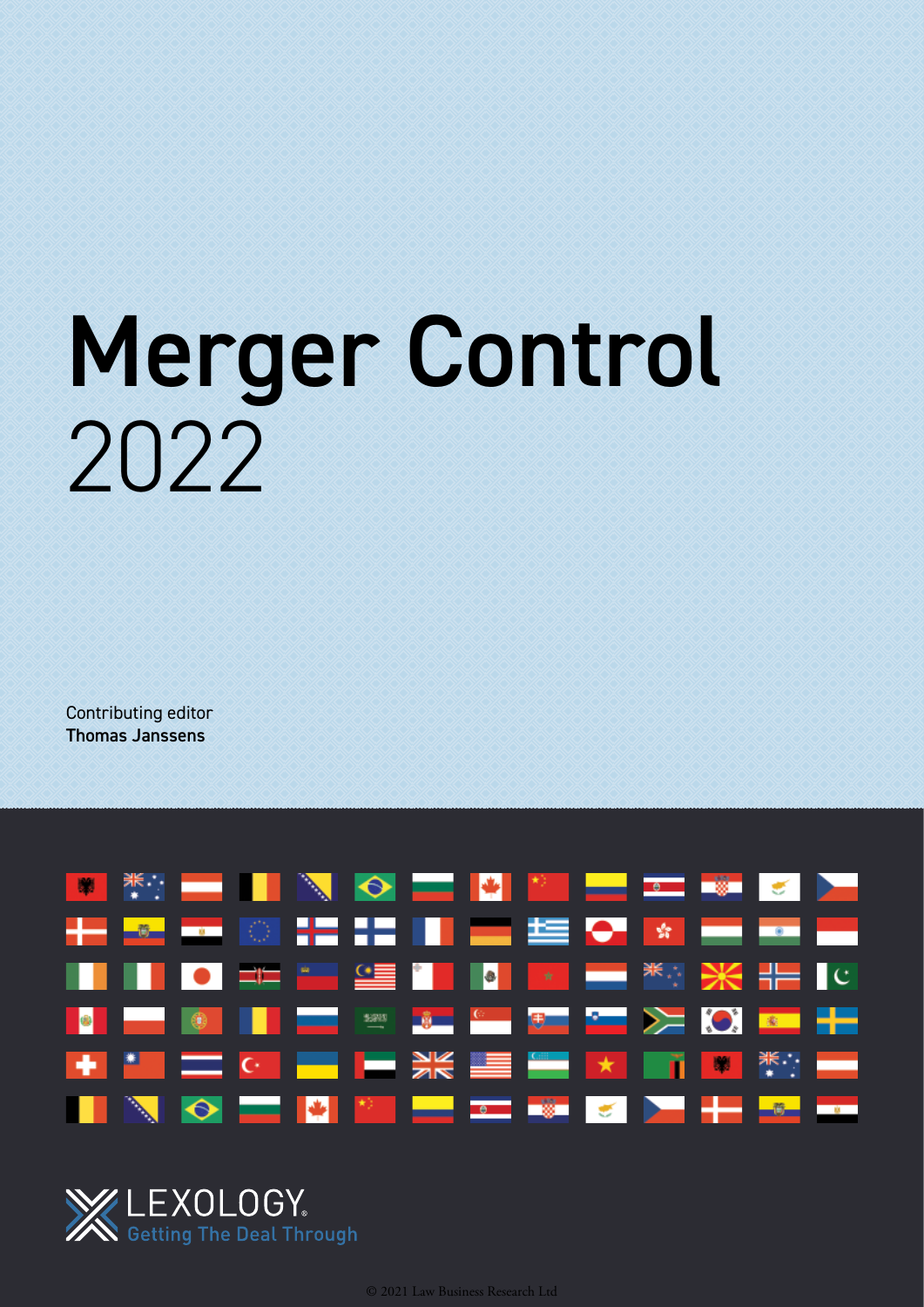Publisher Tom Barnes tom.barnes@lbresearch.com

**Subscriptions** Claire Bagnall claire.bagnall@lbresearch.com

#### Senior business development manager Adam Sargent

adam.sargent@gettingthedealthrough.com

#### Published by

Law Business Research Ltd Meridian House, 34-35 Farringdon Street London, EC4A 4HL, UK

The information provided in this publication is general and may not apply in a specific situation. Legal advice should always be sought before taking any legal action based on the information provided. This information is not intended to create, nor does receipt of it constitute, a lawyer– client relationship. The publishers and authors accept no responsibility for any acts or omissions contained herein. The information provided was verified between June and August 2021. Be advised that this is a developing area.

© Law Business Research Ltd 2021 No photocopying without a CLA licence. First published 1996 Twenty-sixth edition ISBN 978-1-83862-689-1

Printed and distributed by Encompass Print Solutions Tel: 0844 2480 112



### **Merger Control** 2022

Contributing Editor Thomas Janssens Freshfields Bruckhaus Deringer

Lexology Getting The Deal Through is delighted to publish the twenty-sixth edition of *Merger Control*, which is available in print and online at www.lexology.com/gtdt.

Lexology Getting The Deal Through provides international expert analysis in key areas of law, practice and regulation for corporate counsel, cross-border legal practitioners, and company directors and officers.

Throughout this edition, and following the unique Lexology Getting The Deal Through format, the same key questions are answered by leading practitioners in each of the jurisdictions featured. Our coverage this year includes new chapters on Peru, South Korea, Taiwan, Uzbekistan and Zambia.

Lexology Getting The Deal Through titles are published annually in print. Please ensure you are referring to the latest edition or to the online version at www.lexology.com/gtdt.

Every effort has been made to cover all matters of concern to readers. However, specific legal advice should always be sought from experienced local advisers.

Lexology Getting The Deal Through gratefully acknowledges the efforts of all the contributors to this volume, who were chosen for their recognised expertise. We also extend special thanks to the contributing editor, Thomas Janssens of Freshfields Bruckhaus Deringer, for his continued assistance with this volume.



London August 2021

Reproduced with permission from Law Business Research Ltd This article was first published in August 2021 For further information please contact editorial@gettingthedealthrough.com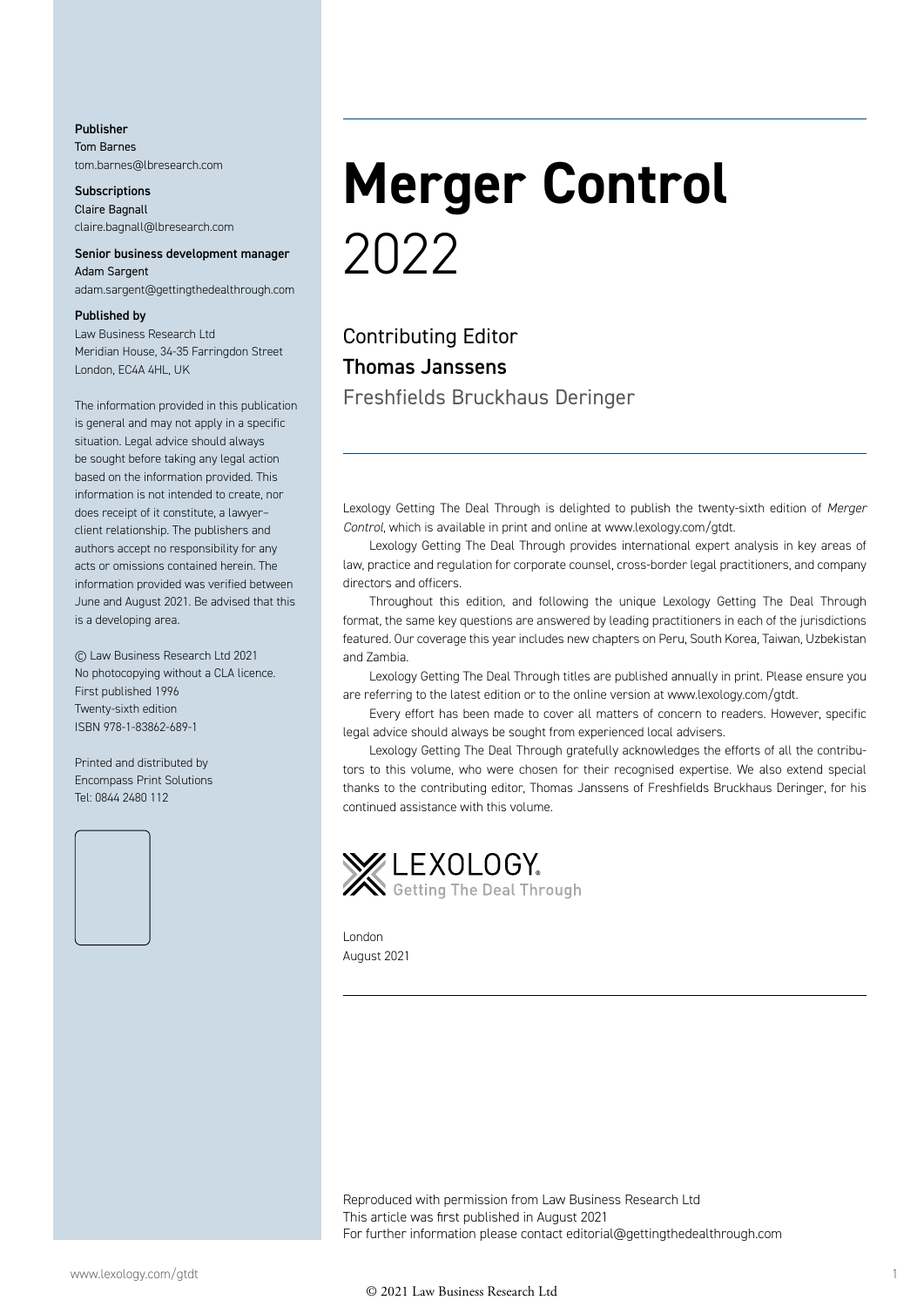### **Contents**

| Casting a wider net: more deals under scrutiny                                                                                                                  | 5                 |
|-----------------------------------------------------------------------------------------------------------------------------------------------------------------|-------------------|
| Maria Dreher, Sharon Malhi, Meghan Rissmiller and<br>Alvaro Pliego Selie<br>Freshfields Bruckhaus Deringer                                                      |                   |
| Evaluating innovation theories of harm in merger review:<br>economic frameworks and difficulties                                                                |                   |
| W Robert Majure, Nathaniel E Hipsman and Jessica Liu<br>Cornerstone Research                                                                                    |                   |
| <b>Timelines</b>                                                                                                                                                | $12 \overline{ }$ |
| Joanna Goyder and Michael Bo Jaspers<br>Freshfields Bruckhaus Deringer                                                                                          |                   |
| <b>Acknowledgements for verifying contents</b>                                                                                                                  | 36                |
| <b>Albania</b>                                                                                                                                                  | 37                |
| Denis Selimi and Guenter Bauer<br><b>Wolf Theiss</b>                                                                                                            |                   |
| Australia                                                                                                                                                       | 43                |
| Felicity McMahon and Anita Thompson<br>Allens                                                                                                                   |                   |
| <b>Austria</b>                                                                                                                                                  | 53                |
| Maria Dreher, Christoph Wanek and Florian Reiter-Werzin<br>Freshfields Bruckhaus Deringer                                                                       |                   |
| <b>Belgium</b>                                                                                                                                                  | 63                |
| Laurent Garzaniti, Thomas Janssens, Tone Oeyen and<br>Marie de Crane d'Heysselaer<br>Freshfields Bruckhaus Deringer                                             |                   |
| <b>Bosnia and Herzegovina</b>                                                                                                                                   | 70                |
| Naida Čustović<br>Law Office Naida Custovic in cooperation with Wolf Theiss                                                                                     |                   |
| <b>Brazil</b>                                                                                                                                                   | 77                |
| Guilherme Ribas, Marcel Medon Santos, Marcelo Calliari, Mario Pati,<br>Patricia Bandouk Carvalho, Tatiana Lins Cruz and Vivian Fraga<br>TozziniFreire Advogados |                   |
| <b>Bulgaria</b>                                                                                                                                                 | 86                |
| Peter Petrov<br>Boyanov & Co                                                                                                                                    |                   |
| Canada                                                                                                                                                          | 93                |
|                                                                                                                                                                 |                   |

James B Musgrove, Mark Opashinov, Joshua Chad and Joshua Krane Roschier, Attorneys Ltd McMillan LLP

| China                                                                                               | 105 |
|-----------------------------------------------------------------------------------------------------|-----|
| Hazel Yin, Ninette Dodoo and Tracy (Jia) Lu<br>Freshfields Bruckhaus Deringer                       |     |
| Colombia                                                                                            | 116 |
| Jorge Andrés de los Ríos                                                                            |     |
| Posse Herrera Ruiz                                                                                  |     |
| <b>Costa Rica</b>                                                                                   | 121 |
| Claudio Antonio Donato Lopez, Claudio Donato Monge and<br>Marco López Volio<br>Zurcher Odio & Raven |     |
| <b>Croatia</b>                                                                                      | 125 |
| Luka Čolić and Borna Dejanović<br>Wolf Theiss                                                       |     |
| <b>Cyprus</b>                                                                                       | 133 |
| Anastasios A Antoniou and Christina McCollum<br>Antoniou McCollum & Coll C                          |     |
| <b>Czech Republic</b>                                                                               | 139 |
| Martin Nedelka and Radovan Kubáč<br>Nedelka Kubáč Advokáti                                          |     |
| <b>Denmark</b>                                                                                      | 146 |
| Bart Creve, Erik Bertelsen, Jens Munk Plum and Morten Kofmann<br>Kromann Reumert                    |     |
| <b>Ecuador</b>                                                                                      | 153 |
| Roque Bustamante<br><b>Bustamante &amp; Bustamante</b>                                              |     |
| <b>Egypt</b>                                                                                        | 159 |
| Firas El Samad<br>Zulficar & Partners                                                               |     |
| <b>European Union</b>                                                                               | 164 |
| Rafique Bachour, Tone Oeyen, Amaryllis Müller and Silvia Modet<br>Freshfields Bruckhaus Deringer    |     |
| <b>Faroe Islands</b>                                                                                | 175 |
| Bart Creve, Erik Bertelsen, Jens Munk Plum and Morten Kofmann<br>Kromann Reumert                    |     |
| <b>Finland</b>                                                                                      | 179 |
| Christian Wik and Sari Rasinkangas                                                                  |     |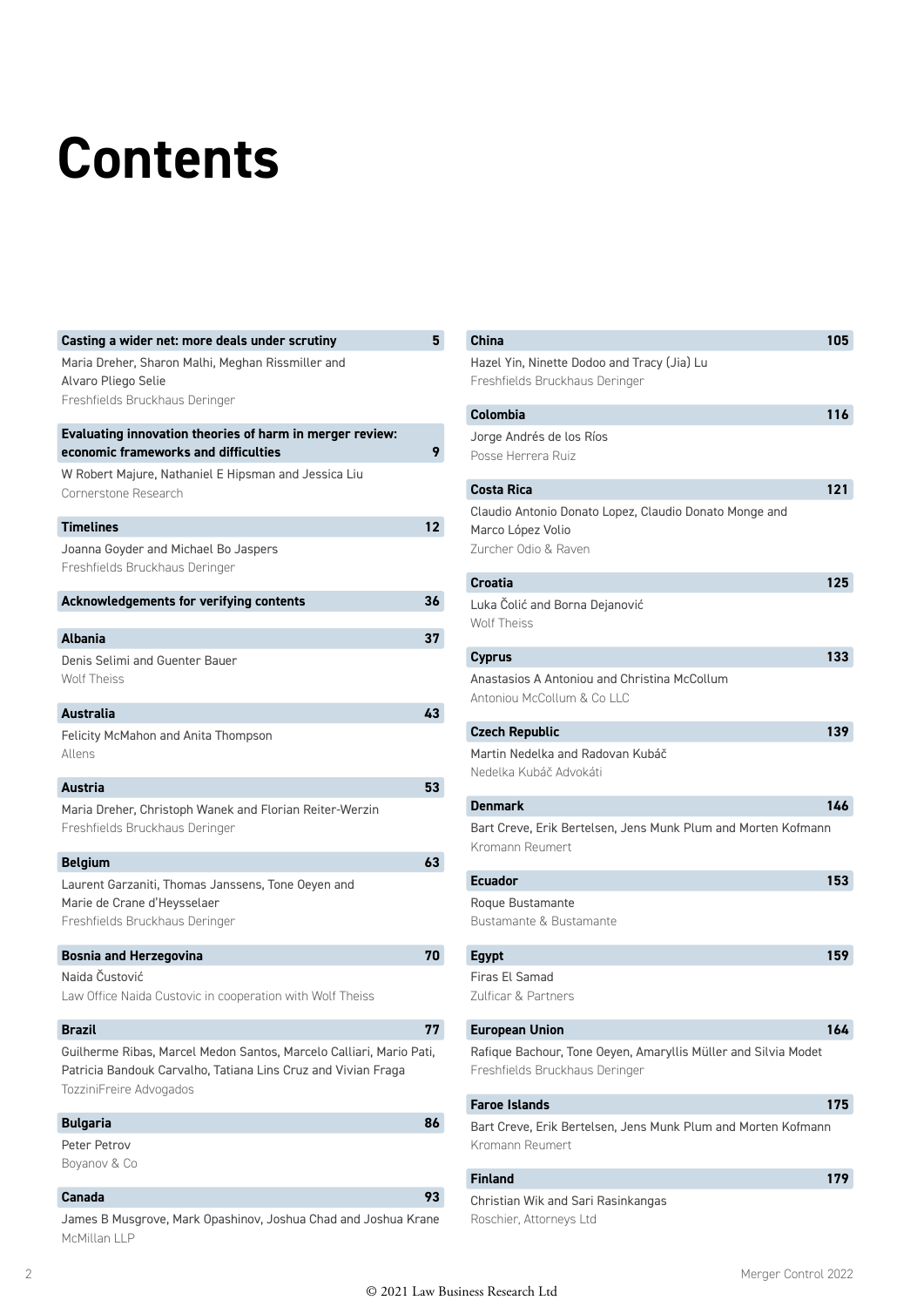| <b>France</b>                                                                                                   | 186 |
|-----------------------------------------------------------------------------------------------------------------|-----|
| Jérôme Philippe and François Gordon<br>Freshfields Bruckhaus Deringer                                           |     |
| Germany                                                                                                         | 199 |
| Helmut Bergmann, Frank Röhling and Bertrand Guerin<br>Freshfields Bruckhaus Deringer                            |     |
| Greece                                                                                                          | 211 |
| Aida Economou<br>Vainanidis Economou & Associates                                                               |     |
| Greenland                                                                                                       | 219 |
| Bart Creve, Erik Bertelsen, Jens Munk Plum and Morten Kofmann<br>Kromann Reumert                                |     |
| <b>Hong Kong</b>                                                                                                | 223 |
| Alastair Mordaunt, Ninette Dodoo, Nicholas Quah and Charles Tay<br>Freshfields Bruckhaus Deringer               |     |
| <b>Hungary</b>                                                                                                  | 230 |
| László Zlatarov, Dániel Aranyi, Adél Gelencsér and Balázs Rudinszky<br>Bird & Bird LLP                          |     |
| India                                                                                                           | 235 |
| Shweta Shroff Chopra, Harman Singh Sandhu, Rohan Arora and<br>Neetu Ahlawat<br>Shardul Amarchand Mangaldas & Co |     |
| Indonesia                                                                                                       | 245 |
| Chandrawati Dewi, Gustaaf Reerink and Bilal Anwari<br>ABNR                                                      |     |
| <b>Ireland</b>                                                                                                  | 252 |
| Helen Kelly and Kate McKenna<br>Matheson                                                                        |     |
| <b>Italy</b>                                                                                                    | 260 |
| Gian Luca Zampa<br>Freshfields Bruckhaus Deringer                                                               |     |
| Japan                                                                                                           | 271 |
| Akinori Uesugi and Kaori Yamada<br>Freshfields Bruckhaus Deringer                                               |     |
| <b>Kenya</b>                                                                                                    | 279 |
| Waringa Njonjo                                                                                                  |     |

| Liechtenstein                                                | 286 |
|--------------------------------------------------------------|-----|
| <b>Heinz Frommelt</b>                                        |     |
| Sele Frommelt & Partner Attorneys at Law                     |     |
| <b>Malaysia</b>                                              | 293 |
| Shanthi Kandiah                                              |     |
| <b>SK Chambers</b>                                           |     |
| Malta                                                        | 302 |
| Ron Galea Cavallazzi and Lisa Abela                          |     |
| Camilleri Preziosi                                           |     |
|                                                              |     |
| <b>Mexico</b>                                                | 310 |
| Gabriel Castañeda                                            |     |
| Castañeda y Asociados                                        |     |
| <b>Morocco</b>                                               | 317 |
| Corinne Khayat and Maïja Brossard                            |     |
| <b>UGGC &amp; Associés</b>                                   |     |
| <b>Netherlands</b>                                           | 324 |
| Winfred Knibbeler, Paul van den Berg and Felix Roscam Abbing |     |
| Freshfields Bruckhaus Deringer                               |     |
|                                                              |     |
| New Zealand                                                  | 332 |
| Troy Pilkington, Bradley Aburn and Petra Carey               |     |
| Russell McVeagh                                              |     |
| North Macedonia                                              | 339 |
| Vesna Gavriloska                                             |     |
| Cakmakova Advocates                                          |     |
| <b>Norway</b>                                                | 347 |
| Mads Magnussen and Eivind Stage                              |     |
| Wikborg Rein                                                 |     |
|                                                              |     |
| <b>Pakistan</b>                                              | 353 |
| Waqqas Mir and Momina Iftikhar                               |     |
| Axis Law Chambers                                            |     |
| Peru                                                         | 361 |
| Carlos A Patrón and David Kuroiwa                            |     |
| Payet Rey Cauvi Pérez Abogados                               |     |
| <b>Poland</b>                                                | 368 |
| Aleksander Stawicki, Bartosz Turno and Wojciech Kulczyk      |     |
| WKB Wiercinski Kwiecinski Baehr                              |     |

MMAN Advocates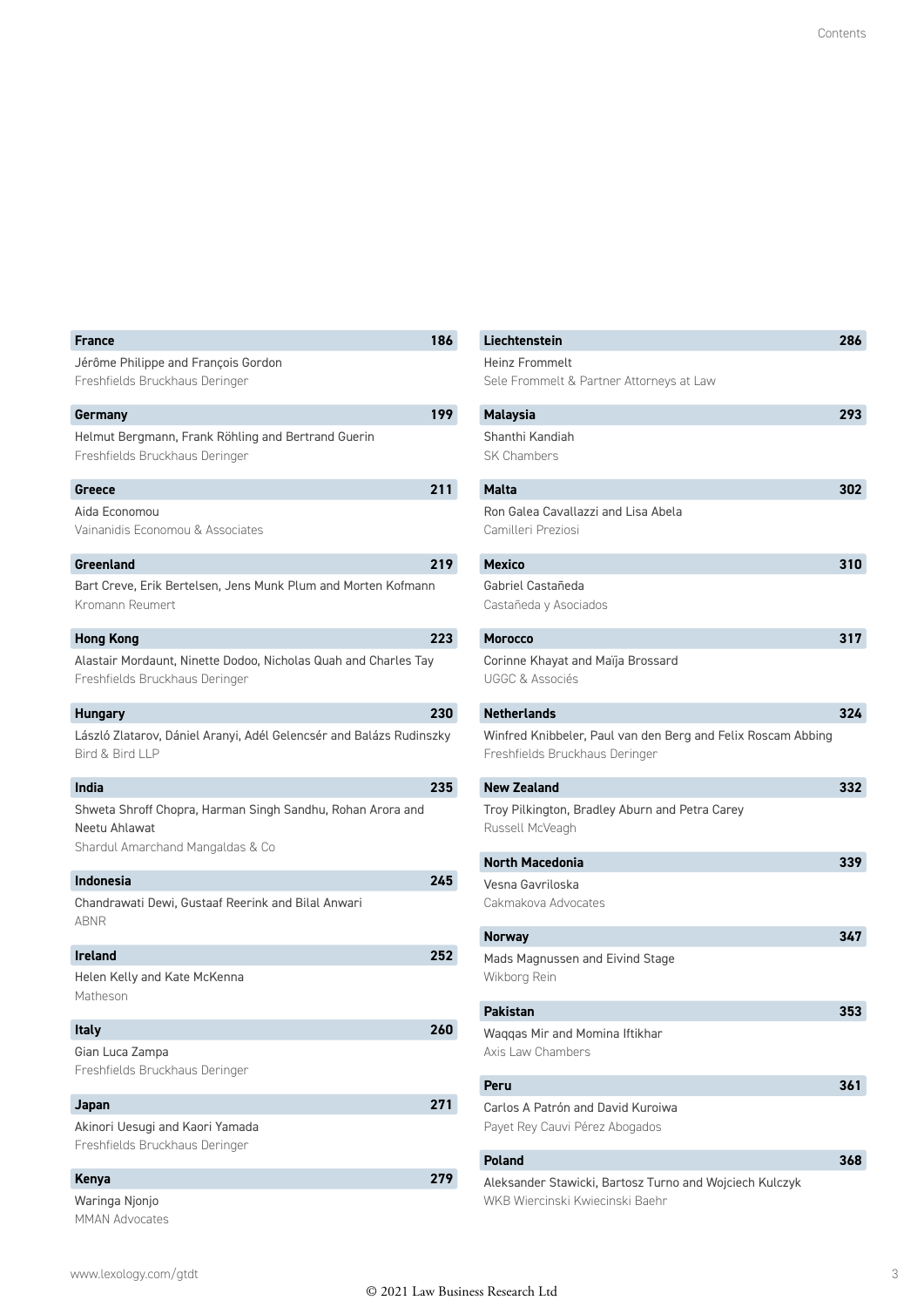| <b>Portugal</b>                                                                  | 377 |
|----------------------------------------------------------------------------------|-----|
| Mário Marques Mendes and Pedro Vilarinho Pires<br>Gómez-Acebo & Pombo            |     |
| Romania                                                                          | 387 |
| Anca Ioana Jurcovan<br><b>Wolf Theiss</b>                                        |     |
| <b>Russia</b>                                                                    | 393 |
| Alexander Viktorov<br>Freshfields Bruckhaus Deringer                             |     |
| Saudi Arabia                                                                     | 401 |
| Fares Al-Hejailan and Ibrahim Attar<br>Freshfields Bruckhaus Deringer            |     |
| <b>Serbia</b>                                                                    | 406 |
| Maja Stanković<br><b>Wolf Theiss</b>                                             |     |
| <b>Singapore</b>                                                                 | 414 |
| Corinne Chew and Lim Chong Kin<br>Drew & Napier LLC                              |     |
| <b>Slovakia</b>                                                                  | 426 |
| Zuzana Hodoňová<br><b>Wolf Theiss</b>                                            |     |
| <b>Slovenia</b>                                                                  | 434 |
| Klemen Radosavljević and Tjaša Lahovnik<br><b>Wolf Theiss</b>                    |     |
| <b>South Africa</b>                                                              | 441 |
| Burton Phillips and Shawn van der Meulen<br>Webber Wentzel                       |     |
| <b>South Korea</b>                                                               | 449 |
| Hyun A Kim, Sanghoon Shin, Sung-Ho Moon and Junhyun Song<br>Bae, Kim & Lee LLC   |     |
| <b>Spain</b>                                                                     | 456 |
| Álvaro Iza, Enrique Carrera and Álvaro Puig<br>Freshfields Bruckhaus Deringer    |     |
| <b>Sweden</b>                                                                    | 465 |
| Johan Carle, Stefan Perván Lindeborg and Fredrik Sjövall<br>Mannheimer Swartling |     |

| <b>Switzerland</b>                                          | 471 |
|-------------------------------------------------------------|-----|
| Marcel Meinhardt, Benoît Merkt and Astrid Waser             |     |
| Lenz & Staehelin                                            |     |
| Taiwan                                                      | 477 |
| Dannie Liu, Charles Hwang and David Liu                     |     |
| Yangming Partners                                           |     |
| <b>Thailand</b>                                             | 487 |
| Chumpicha Vivitasevi                                        |     |
| Weerawong, Chinnavat & Partners Ltd                         |     |
|                                                             |     |
| <b>Turkey</b>                                               | 493 |
| Gönenç Gürkaynak                                            |     |
| ELIG Gürkaynak Attorneys-at-Law                             |     |
| <b>Ukraine</b>                                              | 503 |
| Alexey Pustovit, Igor Svechkar and Oleksandr Voznyuk        |     |
| Asters                                                      |     |
|                                                             |     |
| <b>United Arab Emirates</b>                                 | 510 |
| Rafique Bachour                                             |     |
| Freshfields Bruckhaus Deringer                              |     |
| <b>United Kingdom</b>                                       | 515 |
| Martin McElwee and Fiona O'Malley                           |     |
| Freshfields Bruckhaus Deringer                              |     |
|                                                             |     |
| <b>United States</b>                                        | 530 |
| Ronan P Harty and Mary K Marks<br>Davis Polk & Wardwell LLP |     |
|                                                             |     |
| <b>Uzbekistan</b>                                           | 544 |
| Bakhodir Jabborov, Anora Turakhujaeva and Mirzaaziz Ruziev  |     |
| <b>GRATA</b> International                                  |     |
| Vietnam                                                     | 550 |
| Tony Foster, Hoang Ha An, Ngoc Nguyen and Hai Duong Le      |     |
| Freshfields Bruckhaus Deringer                              |     |
|                                                             |     |
| Zambia                                                      | 556 |
| Sydney Chisenga                                             |     |
| Corpus Legal Practitioners                                  |     |
| <b>Quick reference tables</b>                               | 561 |
|                                                             |     |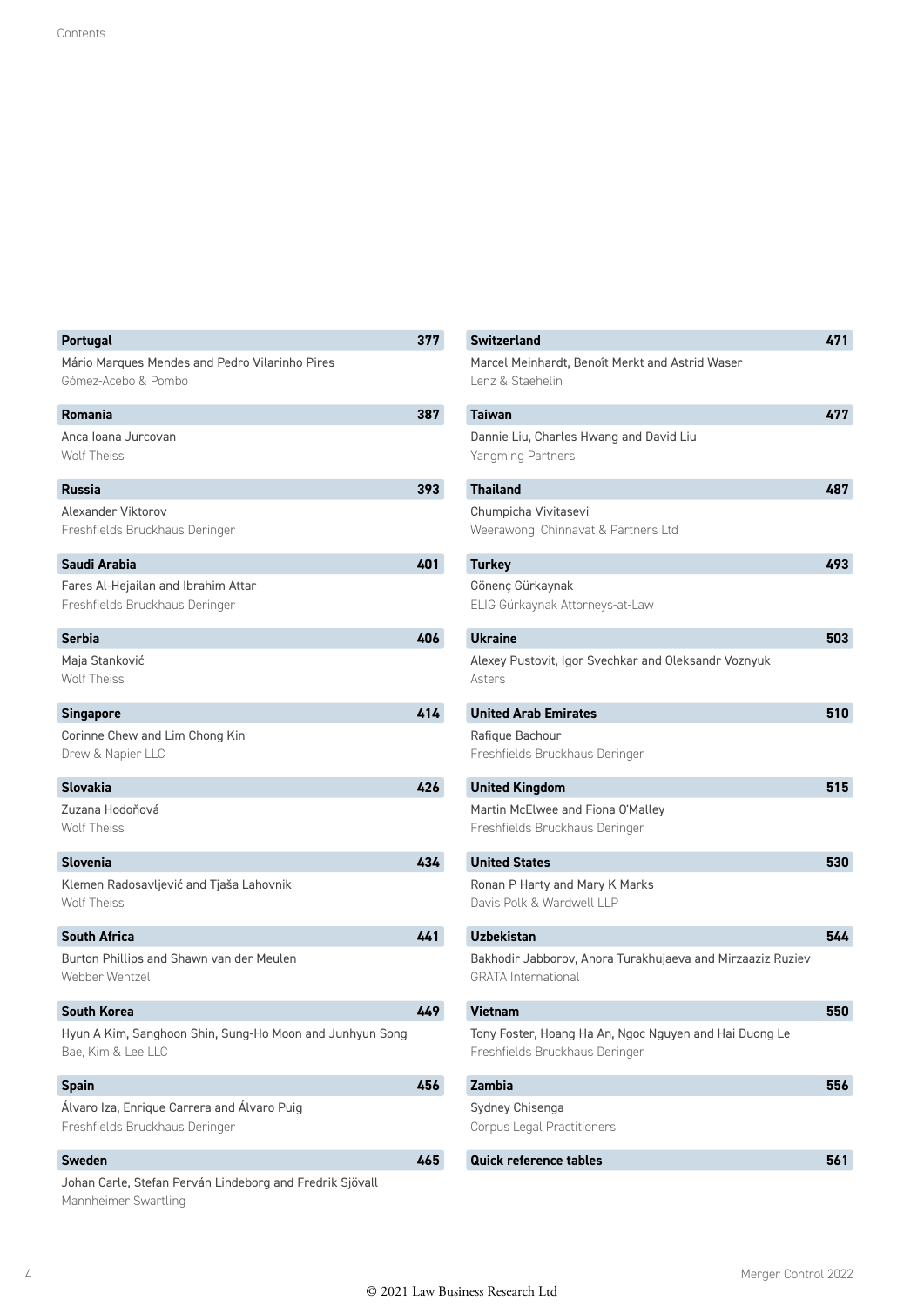### **Greece**

#### Aida Economou

Vainanidis Economou & Associates

#### **LEGISLATION AND JURISDICTION**

#### **Relevant legislation and regulators**

#### 1 What is the relevant legislation and who enforces it?

The relevant legislation is Law No. 3959/2011 on the Protection of Free Competition (the Competition Law).

The Competition Law is enforced by an eight-member Competition Commission (the Commission), an independent authority with administrative and economic autonomy supervised by the Minister of Development and Investments, with a five-year term of office.

The Directorate General of Competition (DG) is headed by a general director appointed by the Commission for a four-year term of office and consists of approximately 100 members.

The National Telecommunications and Post Committee enforces the law regarding concentrations and antitrust cases in the electronic communications sector, according to Law No. 4727/2020, as in force.

Concentrations and antitrust cases in the media sector (TV, radio, newspapers and periodicals) are governed in principle by Law No. 3592/2007 (the Media Law), as in force, and by the Competition Law. These laws are enforced by the Commission.

#### **Scope of legislation**

#### 2 | What kinds of mergers are caught?

The Competition Law applies to concentrations in general. The term 'concentration' includes any kind of merger or acquisition between two or more previously independent undertakings (article 5.2 of the Law). A concentration is also deemed to arise where one or more persons already controlling at least one undertaking, or one or more undertakings, acquire direct or indirect control over the whole or parts of one or more undertakings.

#### 3 | What types of joint ventures are caught?

All full-function joint ventures shall constitute a concentration and shall be examined under merger control rules. However, the cooperative aspects of the joint venture shall be examined under article 1(1) and (3) of the Competition Law. In making this appraisal, the Commission shall take into account: whether the parent undertakings retain a significant portion of activities in the same market as the joint venture or in an upstream, downstream or closely related market; and whether it is likely that the joint venture eliminates competition in a substantial part of the relevant market.

#### 4 Is there a definition of 'control' and are minority and other interests less than control caught?

According to the Competition Law, control shall be constituted by rights, contracts or other means that, either separately or in combination, and having regard to the considerations of fact or law involved, confer the possibility of exercising decisive influence on the activities of an undertaking, in particular by ownership or usufruct over all or part of the assets of an undertaking, and rights or contracts that confer decisive influence on the composition, voting or decisions of the organs of an undertaking. Control is acquired by the person or persons who (or undertakings that) are holders of the rights or entitled to rights under the contracts concerned, or while not being holders of such rights or entitled to such rights under such contracts, have the power to exercise the rights deriving therefrom.

In a 2019 decision, the Commission stated that control may be acquired by natural persons if those natural persons carry out further economic activities on their own account or if they control at least one other undertaking. In that case, the natural person who acquired the shares of the target company (the son) did not fulfil these requirements, so the Commission examined whether the requirements were met by the other notifying natural person (the father) on the grounds that the formal holder of a controlling interest may differ from the person or undertaking, having, in fact, the real power to exercise the rights resulting from this interest. The Commission concluded that control over the target would be, in essence, exercised by the father and that the undertakings concerned were the target undertaking and the father, with the turnover of the undertakings controlled by him being included in the calculation of his turnover.

The acquisition of control may be in the form of sole or joint control. Sole control can be acquired on a de jure or a de facto basis. In the former case, sole control is normally acquired where an undertaking acquires a majority of the voting rights of a company. In the case of a minority shareholding, sole control may occur in situations where specific rights are attached to this shareholding. Sole control on a de facto basis may exist, among others, when a minority shareholder is likely to achieve a majority in the shareholders' meeting, given that the remaining shares are widely dispersed to a large number of shareholders and this shareholder has a stable majority of votes in the meetings, as the other shareholders are not present or represented. The Commission will assess whether, following the concentration, the party acquiring control will be able to determine the strategic commercial decisions of the target undertaking.

Joint control exists when the shareholders must reach agreement on major strategic decisions concerning the controlled undertaking. The Commission has consistently held that joint control exists in the case of equality in voting rights or in the appointment of decision-making bodies. Furthermore, it has held that the acquisition of minority interests may be caught by the Competition Law if, in combination with other factors, it may confer joint control to the holding party, that is, when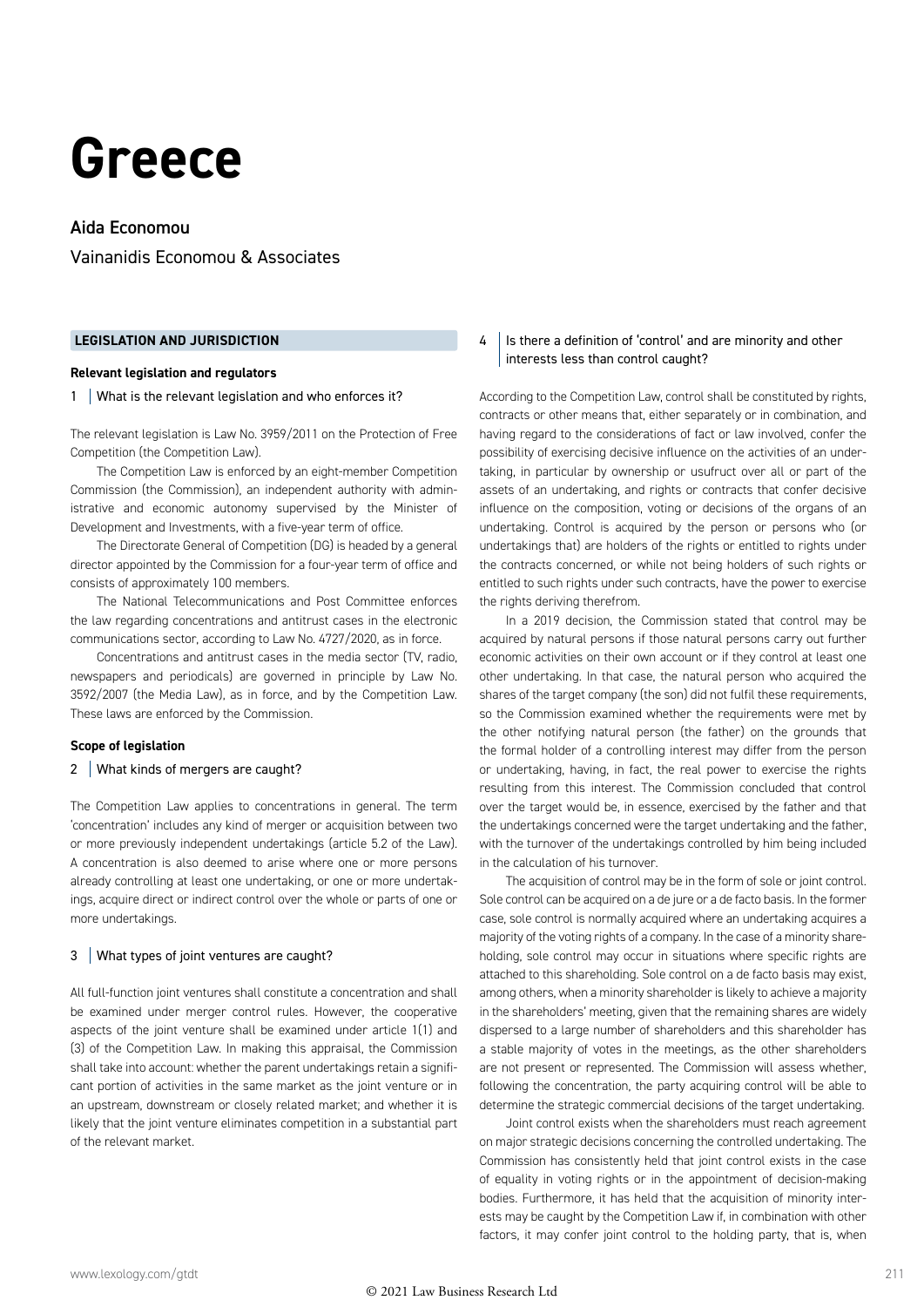this minority shareholder can block actions that determine the strategic commercial behaviour of the undertaking. As such, the Commission considers decisions on investments, business plans, determination of budget, or the appointment of management. Such veto rights may be included in a shareholders' agreement or in the company's statutes. Finally, joint control exists, according to the Commission, when the minority shareholdings together provide the means for controlling the target undertaking. This can be the result of either an agreement by which they undertake to act in the same way or can occur on a de facto basis, when, for example, strong interests exist between the minority shareholders to the effect that they would not act against each other in exercising their rights in relation to the joint venture.

In a 2016 decision, the Commission dealt with the acquisition of exclusive control over 14 regional airports in Greece. This was achieved through the conclusion of concession agreements between Fraport AG and the Hellenic Republic Asset Development Fund whereby Fraport was assigned with the financing, upgrade, maintenance, management and operation of the airports for a period of 40 years. This period was considered sufficiently long to lead to a lasting change in control of the undertaking concerned.

Regarding the acquisition of control of a part of an undertaking, the Commission looks separately at each category of assets acquired and examines whether, despite the fact that they may have been acquired by different legal acts, they constitute a single unitary transaction. Furthermore, it considers the acquisition of control over assets as a concentration if those assets constitute a business to which a turnover can be attributed. It has found that this occurs in cases where the assets include, for example, installations, stock, goodwill, operation licence, intangible assets and are combined with a transfer of personnel. In the same context, in a 2013 decision, it has considered as part of an acquired business, apart from the tangible (eg, inventory) and intangible (eg, goodwill) assets transferred, the right of the acquiring undertaking to use the premises where the target business was carried out by virtue of a lease agreement of a 12-year duration concluded with the owner of the premises.

In a 2018 case in the media sector, the Commission has found that the acquisition by an undertaking in a public auction of five trademarks under which a corresponding number of newspapers had been previously published and that had been given as security to the lending banks by the owning company constituted a concentration, as these newspapers, when in circulation, generated a turnover. The acquiring undertaking, which re-launched the circulation of the newspapers under the acquired brands, received (small) fines for late notification and early implementation of the transaction on the grounds that it should have been aware that such acquisition was a concentration and should have suspended implementation until the Commission had issued its decision.

In a 2020 decision, the Commission dealt with a concentration as a result of which the notifying parties claimed that a joint control on a de facto basis would be established between the three minority shareholders and original founders of the undertaking on the one hand and the entering investor shareholder who had the higher minority stake on the other. The Commission held that, in the absence of strong common interests, economic or family links among the original founders the possibility of changing coalitions between minority shareholders will normally exclude the assumption of joint control. Where there is no stable majority in the decision-making procedure and the majority can on each occasion by any of the various combinations possible among the minority shareholders, it cannot be assumed that the minority shareholders or a certain group thereof will jointly control the undertaking. In the case at hand, the entering investor shareholder was the only one that could veto the strategic decisions of the undertaking, while none of the other shareholders had such a decisive influence; therefore, it would acquire a negative sole control.

Minorities and other interests less than control are not caught by Competition Law.

#### **Thresholds, triggers and approvals**

5 What are the jurisdictional thresholds for notification and are there circumstances in which transactions falling below these thresholds may be investigated?

A concentration is subject to a pre-merger notification if the parties have a combined aggregate worldwide turnover of at least €150 million and each of at least two participating undertakings has an aggregate turnover exceeding €15 million in Greece. In concentrations in the media sector, the thresholds are €50 million and €5 million, respectively.

In a 2020 decision involving the acquisition of joint control in a pre-existing undertaking by an undertaking and a natural person, each one to hold 45 per cent in the joint venture, the Commission held that the undertakings concerned were each of the undertakings acquiring joint control and the pre-existing acquired undertaking. In that case, the natural person was participating in other joint ventures with third parties. For the allocation of the turnover of these joint ventures to the natural person, the Commission allocated to it the turnover of the joint venture on a per capita basis according to the number of undertakings exercising joint control.

In the case of an acquisition of parts of one or more undertakings, irrespective of whether these parts have a legal personality or not, only the turnover related to the target assets shall be taken into account with regard to the seller.

Regarding credit institutions and other financial institutions and insurance undertakings, article 10(3) of the Competition Law includes specific provisions regarding calculations of turnover.

#### $6$  | Is the filing mandatory or voluntary? If mandatory, do any exceptions exist?

The filing is mandatory without exception.

#### $7$  Do foreign-to-foreign mergers have to be notified and is there a local effects or nexus test?

Yes, if the thresholds are met, according to article 6. Several foreignto-foreign mergers have been notified where the parties had sales in the Greek market, even in the absence of a local company or assets. The basis for the application of the Competition Law to such mergers is article 46 thereof, under which the Law is also applicable to concentrations taking place outside Greece, even if participating undertakings are not established in Greece, where they have actual or potential effects on competition in the Greek market.

#### 8 Are there also rules on foreign investment, special sectors or other relevant approvals?

Regarding competition matters relating to special sectors of the economy under the umbrella of a regulatory authority, such as the telecommunications sector, which is supervised by the National Telecommunications and Post Committee (NTPC), the Commission will deal with markets falling within its competence, while referring others to the NTPC. This was demonstrated in a 2018 decision of the Commission, which approved the acquisition of sole control by Vodafone Hellas over Cyta Hellas regarding the markets of acquisition of TV content, including the right to retransmit other TV channels and to offer pay TV services. In contrast, the examination of the offering of combined or bundled landline telephony, broadband access to internet, pay TV and mobile telephony were referred to the NTPC.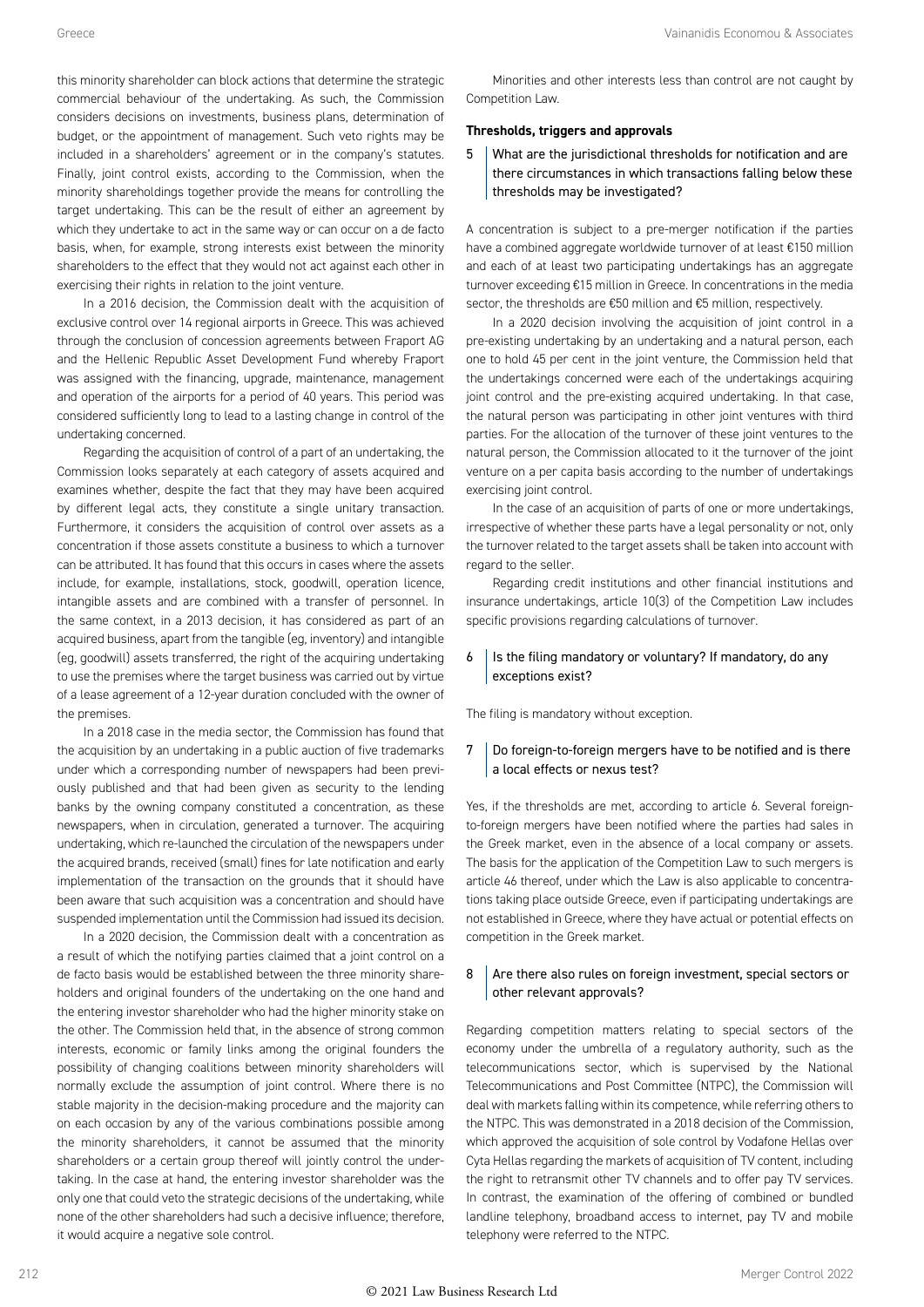Legislation relating to special sectors, such as banking, insurance, investment services, telecommunications, media, energy, etc, provide for special notifications or approvals, not related to antitrust issues, in cases of acquisitions of major holdings. In addition, there exist special reporting requirements when a major holding in a company listed in the Athens Stock Exchange is acquired or disposed of. These should be examined on a case-by-case basis.

Legislation aiming to attract investments includes the Greek Development Bank Law 4608/2019, the Greek Development Law 4399/2016 and the Law on Strategic and Private Investments 4146/2013, as in force. Tax incentives on transformation of companies are provided by a number of laws, such as Law 4601/2019, Law 4172/2013, Law 2166/1993 and Law 1297/1972, as in force.

#### **NOTIFICATION AND CLEARANCE TIMETABLE**

#### **Filing formalities**

9 What are the deadlines for filing? Are there sanctions for not filing and are they applied in practice?

A pre-merger filing should be submitted within 30 calendar days of the conclusion of a binding agreement, the announcement of a public bid or the acquisition of a controlling interest. Filing before any of the above events, in principle, shall not trigger the timetable for clearance.

In the case of wilful failure to notify a concentration as above, the Competition Commission (the Commission) imposes a fine of at least €30,000 up to 10 per cent of the aggregate turnover of the undertaking under obligation to notify. In the majority of cases, the fines for late notification do not exceed double the minimum fine amount, although there have been some exceptions.

Failure to notify constitutes a criminal offence for the undertaking's lawful representative, punishable with a penalty from €15,000 to €150,000.

#### 10 Which parties are responsible for filing and are filing fees required?

In the case of a merger agreement, the concentration must be notified by all parties involved, whereas in cases of acquisition of sole control by the party acquiring control and in cases of acquisition of joint control, notification must be made by all the undertakings participating in the agreement.

The filing fee for a pre-merger filing amounts to €1,100.

#### 11 What are the waiting periods and does implementation of the transaction have to be suspended prior to clearance?

In cases of concentrations subject to pre-merger control, the implementation of the transaction is prohibited until the Commission issues a decision:

- approving the transaction under article 8(3) within 30 days from the notification of the transaction (Phase I decision);
- approving the transaction after an in-depth investigation (with or without conditions) within 90 days from the initiation of Phase II proceedings, according to article 8(4), (5), (6) and (8) (Phase II decision);
- approving the transaction before a 90-day term following initiation of Phase II proceedings has expired without the issuance of a prohibitive decision (deemed clearance) according to article 8(6); and
- prohibiting the transaction within 90 days from the initiation of Phase II proceedings according to article 8(6).

In a 2014 case, the Commission dealt with an acquisition of joint control, approved back in 2012, in the form of veto rights awarded to the 49 per cent shareholder by virtue of a shareholders' agreement and examined whether the concentration had been implemented before the issuance of its approving decision while it should have been suspended. According to the facts, on the same day that the shareholders' agreement was signed and even before the submission of the notification to the Commission, the shareholders' meeting of the target company had in fact elected a new board of directors consisting of directors appointed by both parties in conformity with the shareholders' agreement. From the evidence submitted to it, the Commission found that although the board had been elected by the shareholders' meeting and had convened at a meeting to constitute itself into a corporate body before the issuance of the Commission's approving decision, it had not thereafter exercised any of its powers. In fact, a month after its election, the shareholders' meeting of the target company revoked its decision electing such board with retroactive effect since its election. The Commission thus concluded that the joint control had not been actually implemented and refrained from the imposition of fines for early implementation of the concentration to the shareholders of the target company.

The issue of suspension of the implementation of a transaction came up in a 2018 decision dealing with the acquisition of sole control. In that case, the parties had notified to the Commission their non-binding memorandum of understanding providing for the sale of 100 per cent of the shares of the target company by the seller to the acquiring undertaking. A few days later, they signed and submitted to the Commission the sale and purchase agreement according to which the seller sold and delivered the shares to the acquiring undertaking, the latter paid to the seller a big portion of the purchase price and the board members of the target company had handed their written resignations to the acquiring company. That agreement did not contain a provision that the sale would be conditional on the approval of the transaction by the Commission; however, a similar clause was contained in the notified memorandum of understanding. The Commission cleared the transaction with commitments. Until the issuance of that decision, the acquiring undertaking had not exercised its rights as the new shareholder of the target company and the resignation of the board members had not been become effective. So, until that day, the target was still being managed by the previous shareholder (ie, the seller). On the basis of these facts, the Commission found that there has not been an early implementation of the transaction, especially because there was no evidence that the parties had intended to conceal the change of control and avoid the substantive examination of the transaction. However, there was a dissenting minority, including the president of the Commission.

#### **Pre-clearance closing**

#### 12 What are the possible sanctions involved in closing or integrating the activities of the merging businesses before clearance and are they applied in practice?

Closing before clearance attracts a fine of at least €30,000 and up to 10 per cent of the aggregate turnover of the undertaking under obligation to notify, according to article 9. In the majority of cases, the fines for early closing do not exceed double the minimum fine amount, although there have been exceptions.

Closing before the Commission's decision constitutes a criminal offence for the undertaking's lawful representative, punishable with a fine from €15,000 to €150,000.

The Commission may adopt appropriate provisional measures to restore or maintain conditions of effective competition if the concentration has closed before a clearance decision or in breach of the remedies imposed by the Commission's clearance decision.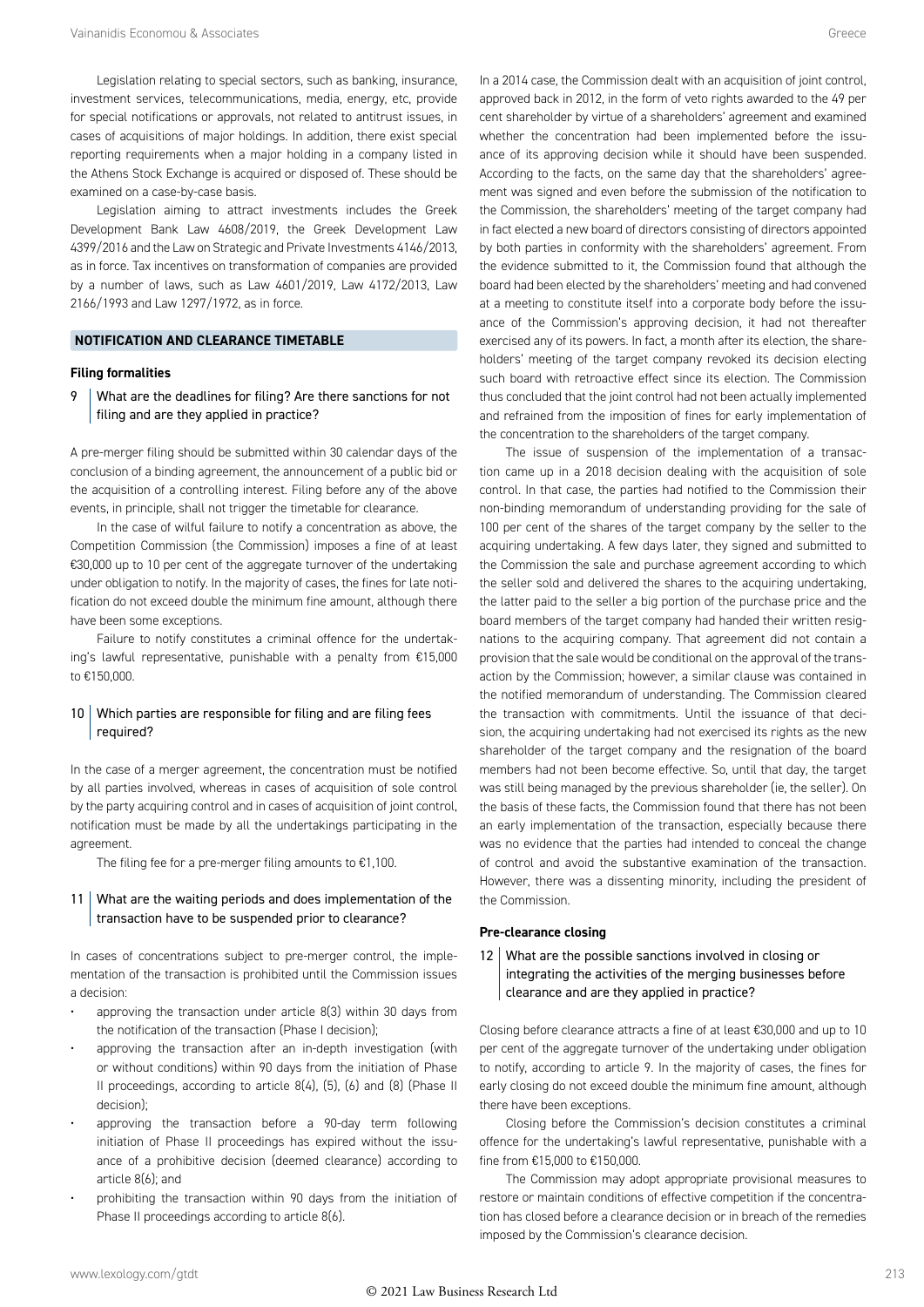Early implementation may only be allowed following a special derogation by the Commission. Derogations may be granted to prevent serious damage to one or more of the undertakings concerned or to a third party. A derogation may be requested or granted at any time (before notification or after the transaction) and revoked by the Commission in the circumstances provided in the law, for example, if it was based on inaccurate or misleading information. The Commission may, in granting a derogation, impose conditions and obligations on the parties to ensure effective competition and prevent situations that could obstruct the enforcement of an eventual blocking decision. The Commission regards derogations as an exceptional measure and grants them with great caution, in particular where the participating undertakings face serious financial problems. The Commission has granted a derogation to a major Greek bank that intended to take over from a bank under liquidation all its current account contracts with its customers. The Commission held that the immediate implementation of the succession was crucial not only for the customers of the failed bank, so that they could have immediate access to their bank accounts, but also to safeguard the reputation of the Greek banking system.

#### $13$  Are sanctions applied in cases involving closing before clearance in foreign-to-foreign mergers?

The Commission would impose sanctions in cases involving closing before clearance in foreign-to-foreign mergers.

#### 14 What solutions might be acceptable to permit closing before clearance in a foreign-to-foreign merger?

'Hold-separate' arrangements have, to date, not been accepted by the Commission as it considers that a concentration at the level of the parent undertakings outside Greece gives the possibility to the acquiring undertaking to implement its business and pricing policy to the seller's customers in Greece, thus acquiring control of the target's local market share.

#### **Public takeovers**

#### 15  $\vert$  Are there any special merger control rules applicable to public takeover bids?

In the case of public bids or acquisitions of controlling interest on the stock exchange, implementation is allowed provided the transaction has been duly notified to the Commission and the acquirer does not exercise the voting rights of the acquired securities, or does so only to secure the full value of the investment and on the basis of a derogation decision issued by the Commission. In a derogation issued in this context, the Commission allowed the exercise of the voting rights of the acquired shares to elect a new board of directors, provided this board would not proceed to management acts that would substantially modify the assets or liabilities of the company until the issuance of the clearance decision by the Commission.

#### **Documentation**

#### 16 What is the level of detail required in the preparation of a filing, and are there sanctions for supplying wrong or missing information?

Pre-merger filing is onerous. A specific form exists similar to the Form CO, as well as a short form filed when the notifying party considers that the concentration does not raise serious doubts. As a general rule, the short form may be used for the purpose of notifying concentrations, where one of the following conditions is met:

- none of the parties to the concentration are engaged in business activities in the same relevant product and geographical market (no horizontal overlap), or in a market that is upstream or downstream of a market in which another party to the concentration is engaged (no vertical relationship);
- two or more of the parties to the concentration are engaged in business activities in the same relevant product and geographical market (horizontal relationships), provided that their combined market share is less than 15 per cent; or one or more of the parties to the concentration are engaged in business activities in a product market that is upstream or downstream of a product market in which any other party to the concentration is engaged (vertical relationships), and provided that none of their individual or combined market shares at either level is 25 per cent or more; or
- a party is to acquire sole control of an undertaking over which it already has joint control.

The Commission may require a full-form notification where it appears either that the conditions for using the short form are not met, or, exceptionally, where they are met, the Commission determines, nonetheless, that a full-form notification is necessary for an adequate investigation of possible competition concerns.

Notifications should be submitted in four copies in the Greek language, with supporting documents as well as by email. In practice, if these are in English, no Greek translation will be required, except for the concentration agreement itself. This document, or at least its principal provisions, should be translated into Greek. The submitting attorney should produce a power of attorney granting him or her all necessary powers to act before the Commission and also to act as attorney for service.

In a case where wrong or missing information is provided, the law provides for a fine of €15,000 with a maximum level of 1 per cent of the turnover.

#### **Investigation phases and timetable**

#### 17 What are the typical steps and different phases of the investigation?

Upon receipt of notification, a rapporteur is appointed from the members of the Commission who shall be assisted by a team of employees of the Directorate General of Competition. An investigation shall commence involving contacting third parties, such as competitors or customers, with the purpose of defining the relevant and the affected markets and the competitive conditions therein. Letters may also be addressed to notifying parties with additional requests for information, which should be replied to within at least five days of receipt. The rapporteur should issue its recommendation to the Commission, also made available to the notifying parties, whether to clear the transaction or not. The parties, following the issuance of the recommendation, have access to the nonconfidential information of the Commission's file on the case. Third parties do not have access to the file.

A summons is addressed by the Secretariat to the parties for a hearing before the Commission. At the hearing, the parties may present their arguments and examine witnesses. Thereafter, they may also submit written pleadings.

#### 18 What is the statutory timetable for clearance? Can it be speeded up?

There is a two-stage procedure for pre-merger filings.

If the concentration does not raise serious doubts concerning potential restrictive effects on competition, the Commission should issue a clearance decision within one month of notification (Phase I decision).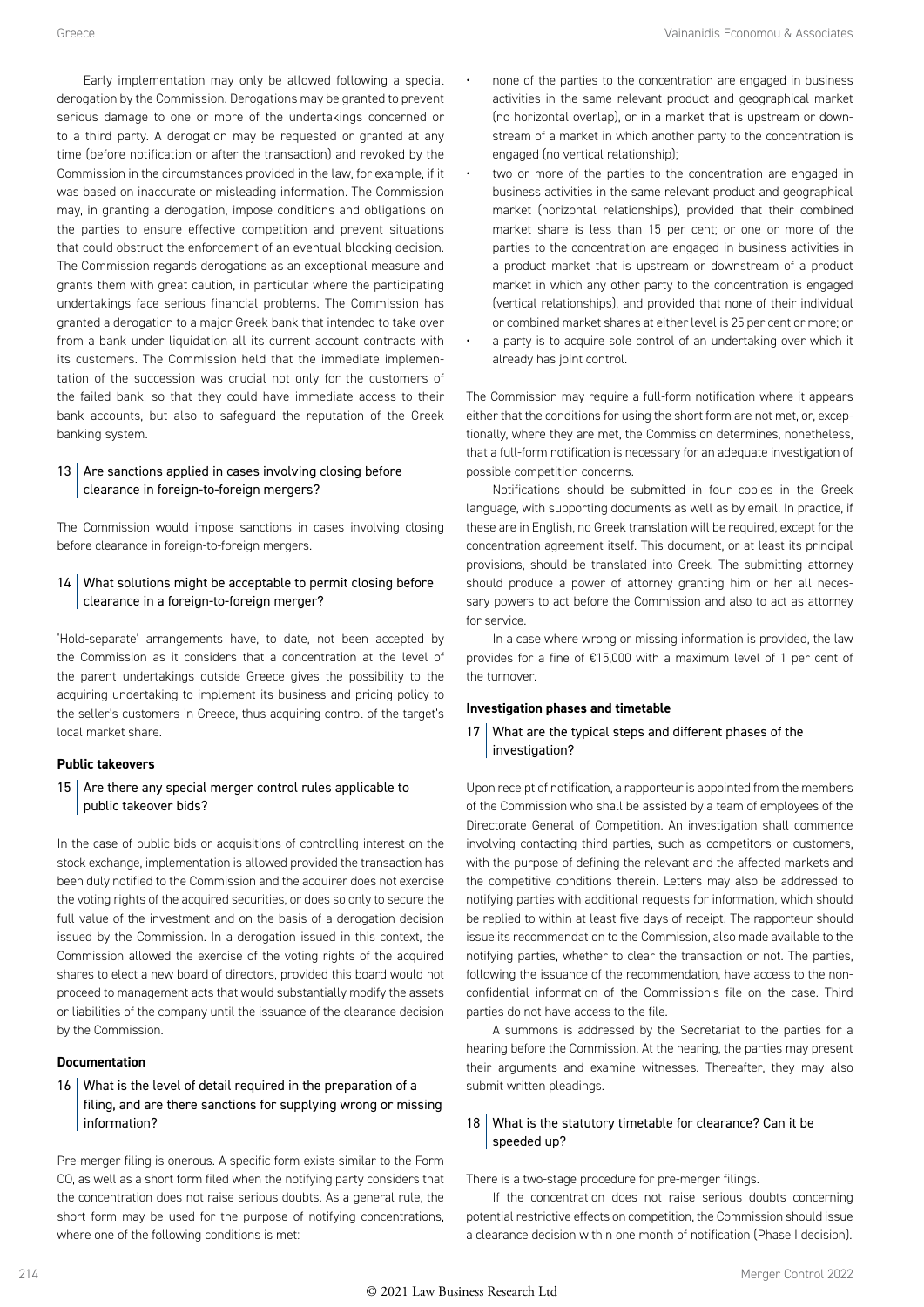If the concentration raises serious doubts, the president of the Commission must issue a decision within one month of notification initiating a full investigation of the notified transaction. The participating undertakings should be immediately informed about this decision. The case is introduced before the Commission within 45 days. From that date, the undertakings may within 20 days at the latest propose commitments. In exceptional cases, the Commission may accept commitments even after the expiry of the 20-day term, in which case the term for the issuance of a decision under article 8(6) is extended from 90 to 105 days. Where the Commission finds that the concentration substantially restricts competition in the relevant market, or that, in the case of a joint venture, the criteria laid down by article 1(3) are not fulfilled, it shall issue a decision prohibiting the concentration. Such decision must be issued within 90 days of the initiation of Phase II. If the Commission finds that the concentration does not substantially restrict competition or if it approves the same with conditions, it shall issue an approving decision. If the 90-day term expires without the issuance of a prohibitive decision, the concentration is deemed as approved, with the Commission thereafter issuing a merely confirmatory decision (Phase II decision).

This timetable cannot be speeded up. They can be extended, inter alia, when the notifying undertakings consent, according to article 8(11).

If the participating undertakings do not furnish any required information within the set deadline, the term for the issuance of the decision is suspended and recommences as soon as such information is furnished. In its decisions, the Commission mentions the date of the notification, the date of its request for information and the date of submission thereof by the notifying party.

The Commission issues its decisions within the above terms.

#### **SUBSTANTIVE ASSESSMENT**

#### **Substantive test**

#### 19 What is the substantive test for clearance?

The test for clearance is that a concentration must not significantly restrict competition in the Greek market, in particular by way of creating or reinforcing a dominant position. Criteria taken into account include actual and potential competition, barriers to entry, the economic strength of participating undertakings, the supply and demand trends relating to the products or services involved, the structure of the market and the bargaining power of suppliers or customers.

In a 2017 decision, the Competition Commission (the Commission) dealt with a conglomerate merger where an undertaking active in cold meat and cheese products was acquired by an undertaking producing sweet and salted snacks and chocolate products. The Commission cleared the merger on the grounds that it was unlikely that the acquiring company, although it had a significant share in its market, would proceed to combined sales because:

- these were not complementary products;
- supermarkets had alternatives sources of supply of cold meat and cheese products given the existence of strong competitors of the acquired company in that market;
- competitors in the crude meat market could deploy effective counter-strategies to react to any attempt of foreclosure; and
- private label products played an important role in that market.

Regarding horizontal mergers, the Commission has consistently assessed to what extent these mergers might significantly impede effective competition, in particular by creating or strengthening a dominant position, in one of two ways:

- by eliminating important competitive constraints on one or more firms, which consequently would have increased market power, without resorting to coordinated behaviour (non-coordinated effects); or
- by changing the nature of competition in such a way that firms that previously were not coordinating their behaviour, would significantly coordinate and raise prices or otherwise harm effective competition (coordinated effects).

In the Media Law, dominance is defined by way of reference to a scale of market shares that will be acquired as a result of the concentration. These market shares vary depending on whether the party acquiring control is active in one or more media of the same type or of different types. The wider the spread in the various media, the lower is the market share conferring dominance. These shares vary from 25 per cent to 35 per cent.

#### $20$  Is there a special substantive test for joint ventures?

In addition to examining whether the joint venture will significantly restrict competition, the Commission will assess possible 'cooperative' effects.

#### **Theories of harm**

21 What are the 'theories of harm' that the authorities will investigate?

Single or joint market dominance is the basic concern of the authorities during their investigation of a concentration. They have also examined unilateral, coordinated, vertical and conglomerate effects.

#### **Non-competition issues**

#### $22$  To what extent are non-competition issues relevant in the review process?

In recent years, the Commission has shown that it also takes into account the effects on the national economy when examining a merger. For example, in relation to the banking sector, the Commission has repeatedly stressed the need to support concentrations therein, as these sectors account for a considerable percentage of gross national income and concentrations would lead to the formation of more competitive and modernised groups with increased economic and productive strength, which would offer employment to a wide range of professions.

#### **Economic efficiencies**

#### $23$  To what extent does the authority take into account economic efficiencies in the review process?

Economic efficiencies are taken into account by the Commission to the extent that they enhance the degree of competition in the market in favour of consumers.

#### **REMEDIES AND ANCILLARY RESTRAINTS**

#### **Regulatory powers**

24 What powers do the authorities have to prohibit or otherwise interfere with a transaction?

If the authorities find that a concentration significantly restricts competition, then a prohibitive decision shall be issued.

If a concentration has been implemented in breach of the Competition Law or in breach of a prohibitive decision, the Competition Commission (the Commission) may require the undertakings concerned to dissolve the concentration, in particular through the dissolution of the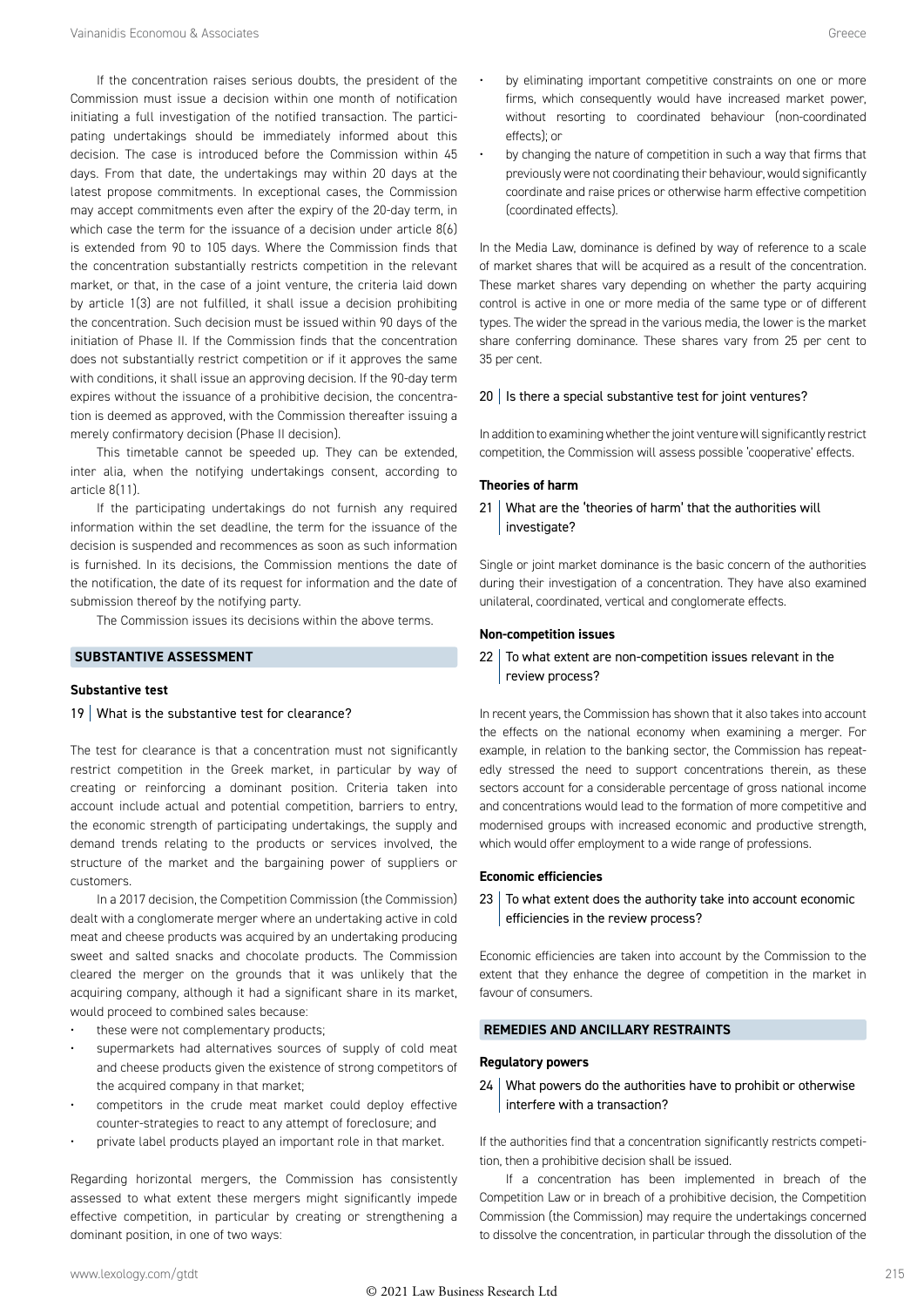merger or disposal of all the shares or assets acquired, so as to restore the situation prevailing before the implementation of the concentration. Divestment has to date been ordered only once, in a transaction between Greek companies. The Commission may also order any other appropriate measure for the dissolution of the merger.

#### **Remedies and conditions**

#### $25$  | Is it possible to remedy competition issues, for example by giving divestment undertakings or behavioural remedies?

The Commission may clear the transaction subject to conditions so as to render the concentration compatible with the substantive test for clearance or to ensure compliance by the parties with the amendments to the terms to the concentration agreed by them. A fine for non-compliance may be threatened by the Commission, which may not exceed 10 per cent of the aggregate turnover of the undertakings. By virtue of a subsequent decision verifying that the conditions have been breached, the Commission may declare that the fine has been forfeited.

In a 2011 decision involving the ice cream sector, the Commission analysed in great depth the non-coordinated and coordinated effects of the transaction and cleared it following an undertaking by the acquiring undertaking that the exclusivity clause, obliging the point of sales to use freezers only for the ice cream of the suppliers providing them, would be deleted from the respective agreements. In another 2011 case in the milk sector, the Commission cleared the transaction after a commitment by the acquiring company to divest a business of the target and to appoint a trustee to implement such divestiture.

In a 2017 decision, the Commission, following Phase II proceedings, cleared the acquisition by the second-largest supermarket chain in Greece of another supermarket chain, in a stage of pre-bankruptcy proceedings, with an equal share, which would make the acquiring undertaking the largest chain in Greece, leaving the previous number one chain in second place with a difference of approximately 5 to 10 per cent in terms of market share. The acquiring undertaking had proposed the following commitments, which were accepted by the Commission:

- It would continue its cooperation with the suppliers used both by itself and the acquired chain whose sales to the new entity emerging from the merger would represent at least 22 per cent of their total sales, for a period of three years; the same commitment was taken regarding local suppliers of the acquired entity. This commitment would cease to apply in certain defined cases, including when the product supplied became obsolete, when there were issues of safety and consumer protection imposing the interruption of the cooperation, when the quality of the product deteriorated or when there was an unreasonable increase in its price.
- The acquiring company and the new entity undertook to sell 22 shops in defined locations so as to address the concerns that high shares would emerge for the new entity post-merger in these geographic areas. Such sale should be effected within a term of nine months.

On that same transaction, the Commission issued a new decision in 2018 accepting a request by the acquiring party to modify the commitments on the grounds that the circumstances had changed. More specifically, out of the 22 stores, only eight had been sold and despite continuous efforts, there was no interest from potential buyers for the remaining 14. The Commission re-evaluated the market shares in the local markets concerned and found that although before its initial decision in 2017 the share of the acquiring undertaking would exceed 50 per cent, this was no longer the case as in the meantime new undertakings had entered the market and competition had increased. The Commission thus decided to lift the commitment of sale regarding the 12 stores and imposed a commitment on the undertaking to not operate the other two stores as supermarkets for a term of three years.

In a 2019 decision, the Commission cleared a transaction subject to three years of behavioural remedies. In that case, the vertical dimension of the notified concentration posed competition concerns owing to the dominant, if not monopolistic position, of the acquired company in the market of recycling of aluminium waste. The acquiring undertaking was a big producer and processor of primary cast aluminium. According to the Commission, there was a risk that access to the recycling service would be offered by the new entity as a tied service with the purchase of primary cast aluminium from the acquiring company. The agreed remedies provided that the offer of recycling services to the customers of the acquired company would not be dependent on the purchase of primary cast aluminium from the acquiring company and vice versa, that the acquired company would continue to offer its recycling services to its existing and creditworthy customers and that the customers of both the acquiring and acquired companies would not be bound by an obligation to exclusively obtain primary cast aluminium and recycling services from them.

#### 26 What are the basic conditions and timing issues applicable to a divestment or other remedy?

To date, only one decision imposing divestment as a condition for clearance has been issued. In that case, to entirely remove the horizontal overlap between the parties to the concentration and enable access of competitors in the chocolate milk market and given that it was not possible to separate the business activity of the chocolate milk from that of white milk, the Commission concluded that the acquiring party should sell a leading trademark of chocolate milk of the acquired party to an appropriate buyer. To ensure the viability and competitiveness of the divested asset, the acquiring party further committed, subject to the buyer's approval, to provide to the buyer access to its distribution network for chocolate milk and to have the new entity enter into a toll manufacturing agreement to produce chocolate milk for the buyer at market prices, for a transitional period of two years following completion of the divestiture.

#### $27$  What is the track record of the authority in requiring remedies in foreign-to-foreign mergers?

The Commission has, to date, never imposed remedies in a foreign-toforeign merger.

#### **Ancillary restrictions**

#### $28$  In what circumstances will the clearance decision cover related arrangements (ancillary restrictions)?

A clearance decision covers restrictions directly related and necessary for the implementation of the concentration. The Commission usually examines these restrictions separately and clears them on the basis of principles similar to those of the European Commission's Notice on ancillary restrictions.

In a 2020 decision, the Commission dealt with a concentration involving the acquisition of a part of an undertaking, following which the undertaking that sold part of its business would become a shareholder in the acquiring company. The non-competition clause prevented the shareholder to compete as long as it remained a shareholder and for two years after it had ceased being a shareholder. The Commission held that non-competition clauses are only justified by the legitimate objective of implementing the concentration when their duration, their geographical field of application, their subject matter and the persons subject to them do not exceed what is reasonably necessary to achieve that end. Based on this, it held that the clause aimed to eliminate any competitive pressures that the shareholder could exercise on the acquiring company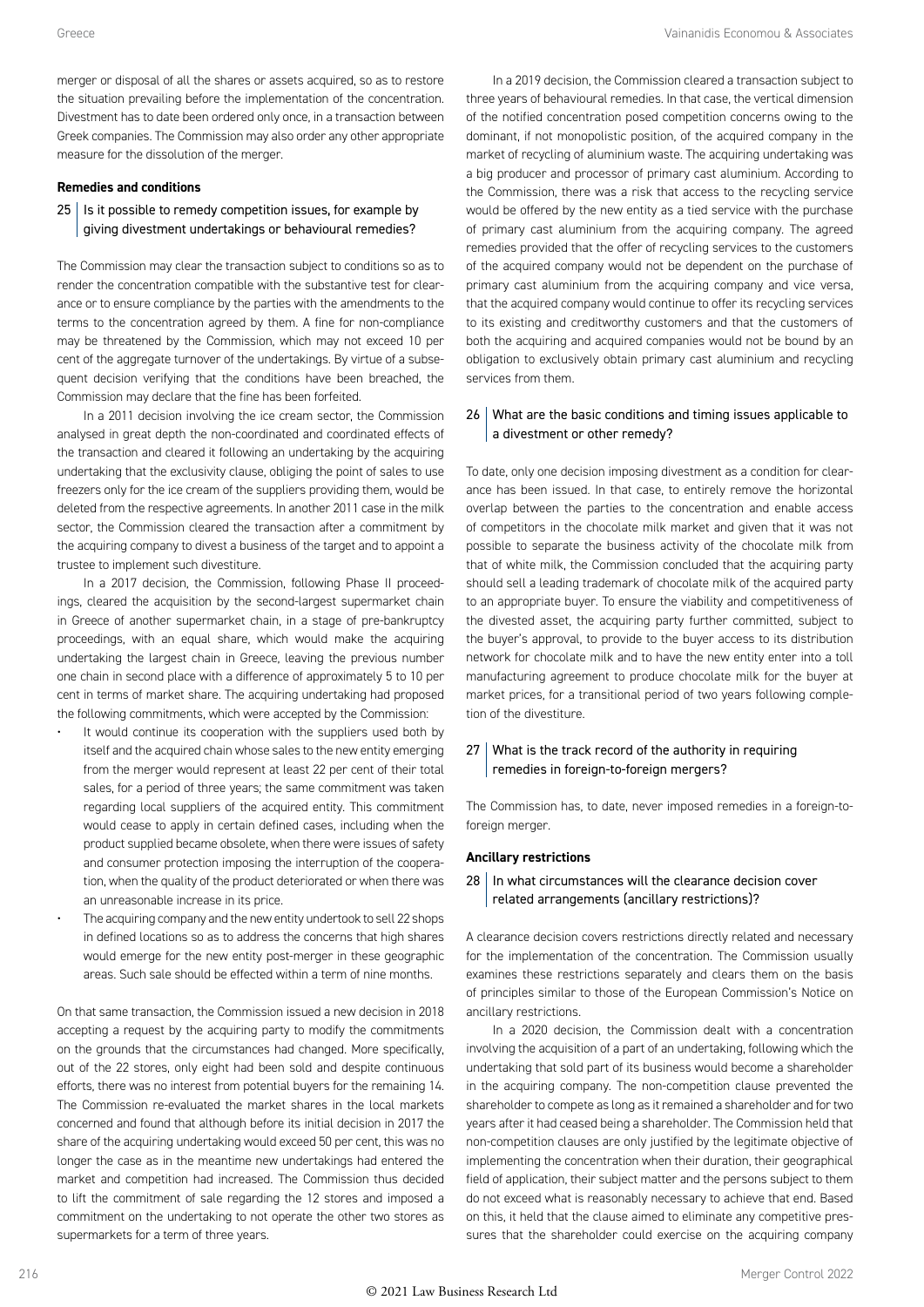for a term that was unreasonably long. It also found that an obligation to impose a non-competition clause to a third party was equally not necessary. Therefore, both restrictions were found not to be ancillary restraints directly related and necessary to the concentration.

#### **INVOLVEMENT OF OTHER PARTIES OR AUTHORITIES**

#### **Third-party involvement and rights**

 $29$  Are customers and competitors involved in the review process and what rights do complainants have?

Third parties are given the opportunity under the Competition Law to play an important role in the application of Greek merger control rules. The Directorate General of Competition may address questions to third parties, such as competitors or customers. These should be replied to within five days and the Competition Law provides for fines for those who do not comply. The Competition Commission (the Commission) may invite any third party to the hearing before it, if it decides that its participation will contribute to the examination of the case. In addition, any third party, natural or legal person may intervene in the proceedings by submitting written pleadings at least five days before the hearing.

Although the Competition Law does not explicitly give third parties the right to complain in cases of infringement of merger control rules, there is no obstacle to the investigation of a non-notified transaction given the Commission's wide powers to commence on its own initiative investigations with the purpose of establishing whether merger control rules have been infringed.

Third parties demonstrating a legitimate interest may file an appeal against the decisions of the Commission before the Administrative Appeal Court of Athens.

#### **Publicity and confidentiality**

30 What publicity is given to the process and how do you protect commercial information, including business secrets, from disclosure?

The Commission has fixed the form and content of the public announcement of the concentrations subject to pre-merger control by the notifying party in the daily press. This announcement should take place immediately after notification. This announcement is also uploaded to the Commission's website so that any interested party may submit observations or information on the notified concentration.

The decisions of the Commission are published in the Government Gazette. Commercial information, including business secrets, are protected from disclosure under article 28 of the Regulation of Operation and Administration of the Competition Commission.

#### **Cross-border regulatory cooperation**

31 | Do the authorities cooperate with antitrust authorities in other jurisdictions?

Under the Competition Law, the Commission assists the European Commission in investigations carried out on the basis of EU provisions. Decisions of antitrust authorities of other member states play a crucial role in the Commission's assessment of the concentration. The Commission keeps records of concentrations subject to multiple filings in the context of the Network of European Competition Authorities (ECAs) and cooperates with ECAs regarding merger control.

#### VAINANIDIS ECONOMOU & ASSOCIATES LAW FIRM

Aida Economou aidaeconomou@ve-legal.gr

10 Mourouzi Street 106 74 Athens Greece Tel: +30 210 36 43 846 Fax: +30 210 36 04 611 www.ve-legal.com

#### **JUDICIAL REVIEW**

#### **Available avenues**

#### 32 What are the opportunities for appeal or judicial review?

Decisions of the Competition Commission (the Commission) are subject to appeal before the Administrative Appeal Court of Athens. This appeal does not automatically suspend the enforcement of the contested decision, but a petition to this effect may be submitted to the Appeal Court, which may grant a suspension of the whole or part of the appealed decision, provided serious reasons exist. If the appealed decision imposes a fine, the Appeal Court may suspend only up to 80 per cent of the fine.

A recourse for judicial review of the Appeal Court's decision may be filed before the supreme administrative court, the Council of State, on points of law and procedure.

The Commission seems to recognise the possibility for third parties to request by way of a petition to the Commission the revocation of a decision it has issued approving a concentration, if this decision has been based on inaccurate or misleading information. In such case, the Commission may issue a new decision. However, this possibility is only available if the applicant can invoke a specific damage that it will suffer as a result of the approved concentration and a causal link between such damage and the issued decision.

#### **Time frame**

#### 33 What is the usual time frame for appeal or judicial review?

The time frame for an appeal before the Appeal Court is 60 days from the decision being served to the parties concerned. The term for recourse before the Council of State is 60 days from the Appeal Court's decision being served. It may take more than a year for the Appeal Court to deliver its decision and even longer for the Council of State.

#### **ENFORCEMENT PRACTICE AND FUTURE DEVELOPMENTS**

#### **Enforcement record**

34 What is the recent enforcement record and what are the current enforcement concerns of the authorities?

The Competition Commission (the Commission) has, to date, never prohibited a foreign-to-foreign merger, but has imposed fines for failure to notify and for early closing.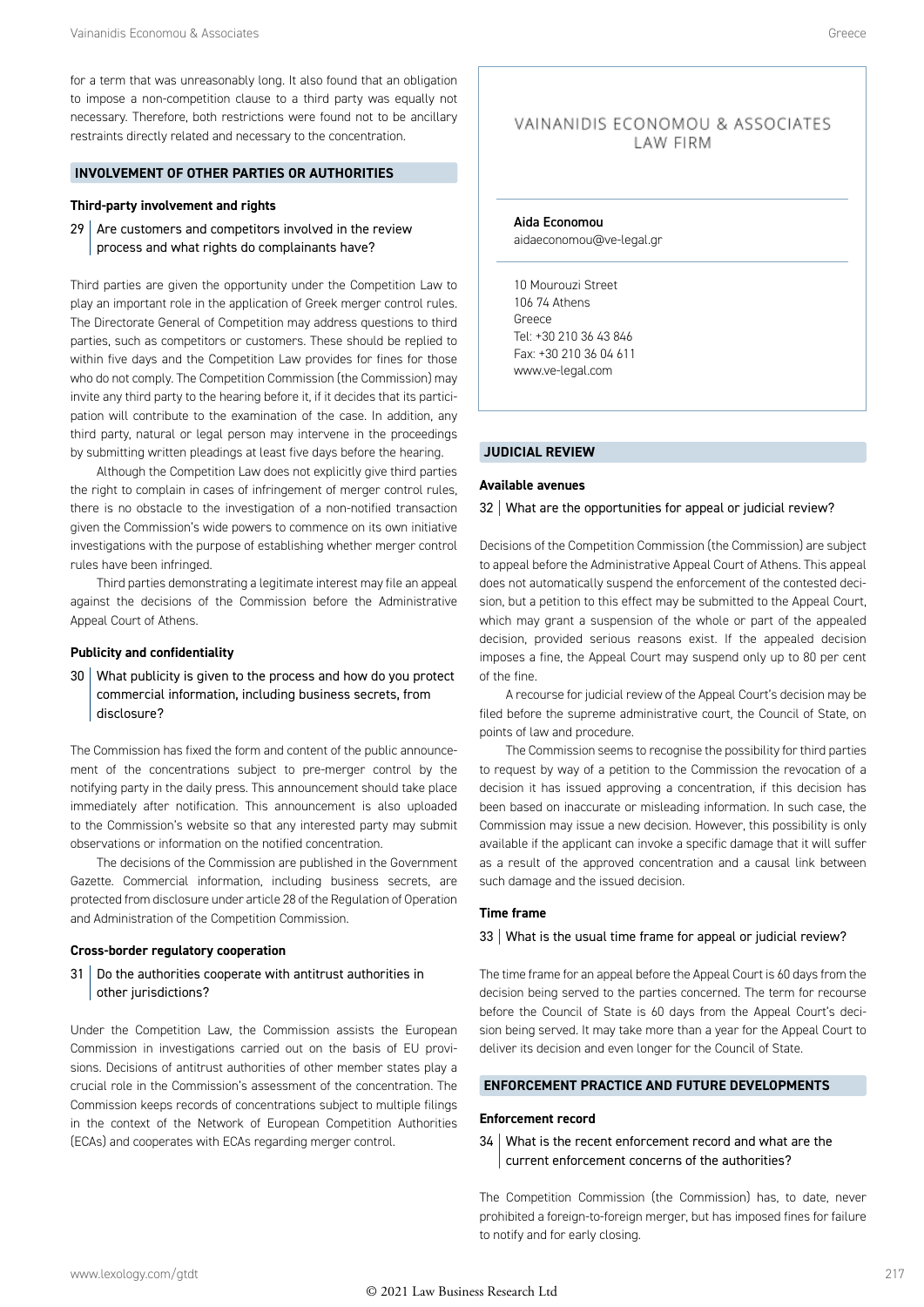Given the increased concentration occurring in the supermarket sector, the Commission had the opportunity in 2014–2015 to deal with a number of transactions in this sector that were approved at Phase I.

#### **Reform proposals**

#### 35 Are there current proposals to change the legislation?

In January 2020, a legislative drafting committee was constituted and assigned the task of reforming the Competition Law.

#### **UPDATE AND TRENDS**

#### **Key developments of the past year**

36 What were the key cases, decisions, judgments and policy and legislative developments of the past year?

Following changes in the composition of the Competition Commission in the last quarter of 2019, its current members are I Lianos (the president); K Benetatou (the vice president); P Fotis, I Stefatos, M Ioannidou and M Rantou (the rapporteurs); S Karkalakos and I Petroglou (ordinary members); and M Polemis and A Adamakou (substitute members).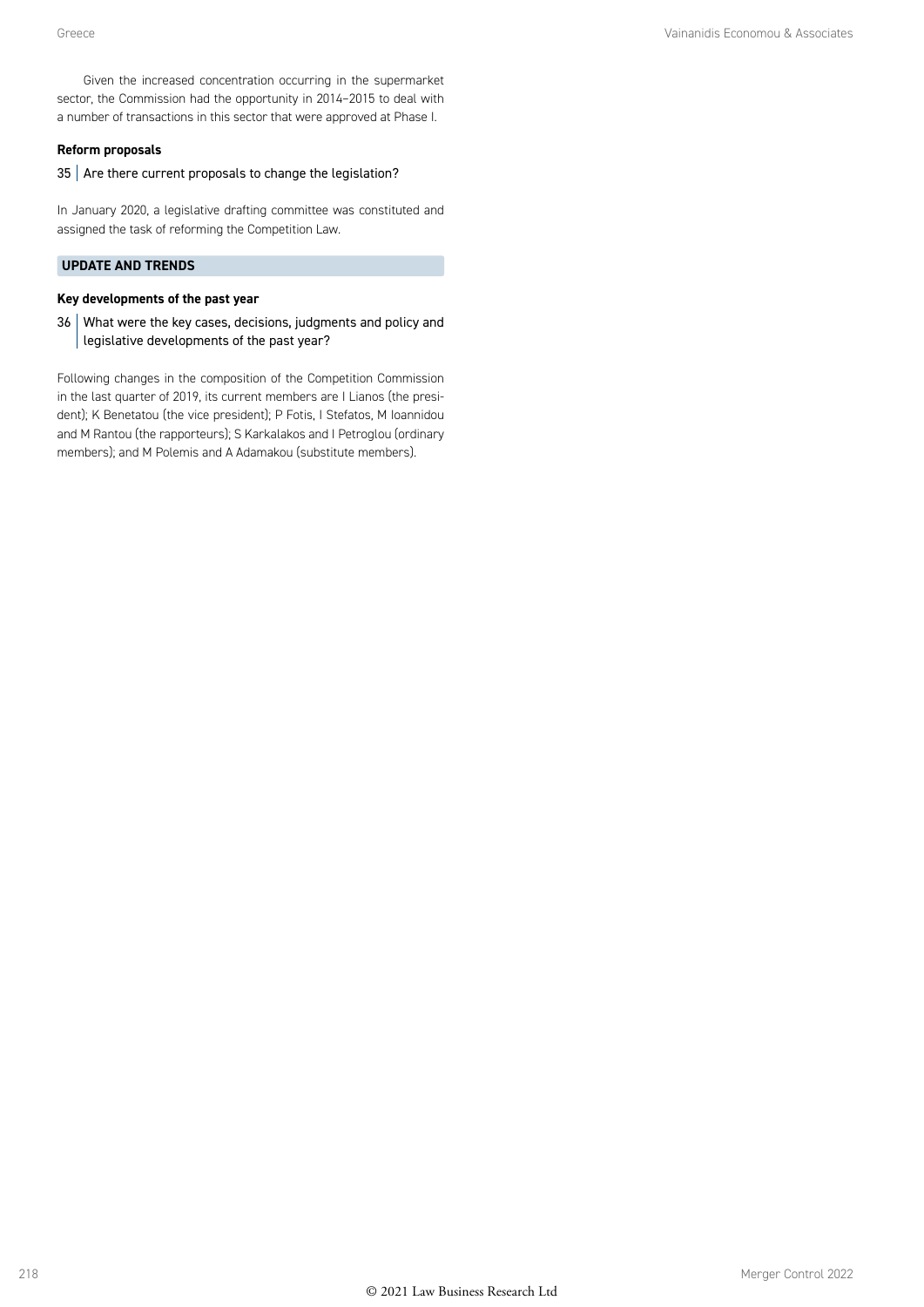## **Quick reference tables**

These tables are for quick reference only. They are not intended to provide exhaustive procedural guidelines, nor to be treated as a substitute for specific advice. The information in each table has been supplied by the authors of the chapter.

| Greece                                   |                                                                                                                                                                                                                                                                                 |
|------------------------------------------|---------------------------------------------------------------------------------------------------------------------------------------------------------------------------------------------------------------------------------------------------------------------------------|
| Voluntary or<br>mandatory system         | Filing is mandatory, in Greek.                                                                                                                                                                                                                                                  |
| Notification trigger/<br>filing deadline | Pre-merger filing: combined aggregate worldwide turnover of at least €150 million and aggregate turnover in Greece for each of at least two<br>participating undertakings exceeding €15 million. Filing within 30 calendar days of signing of a binding agreement.              |
| Clearance deadlines<br>(Stage 1/Stage 2) | Stage 1: one month from notification.<br>Stage 2: two additional months. Implementation is prohibited until issuance of the Commission's decision.                                                                                                                              |
| Substantive test for<br>clearance        | A concentration must not substantially restrict competition in the Greek market, especially by way of creating or reinforcing a dominant<br>position.                                                                                                                           |
| Penalties                                | Pre-merger filing: in case of failure to file, fines ranging from €30,000 up to 10 per cent of the aggregate turnover may be imposed by the<br>Commission. In case of early closing, fines range from $\text{\textsterling}30,000$ up to 10 per cent of the aggregate turnover. |
| Remarks                                  | Special provisions for acquisition of major holdings in companies in traditionally regulated sectors (ie, banking, insurance, media,<br>telecommunications, etc).                                                                                                               |